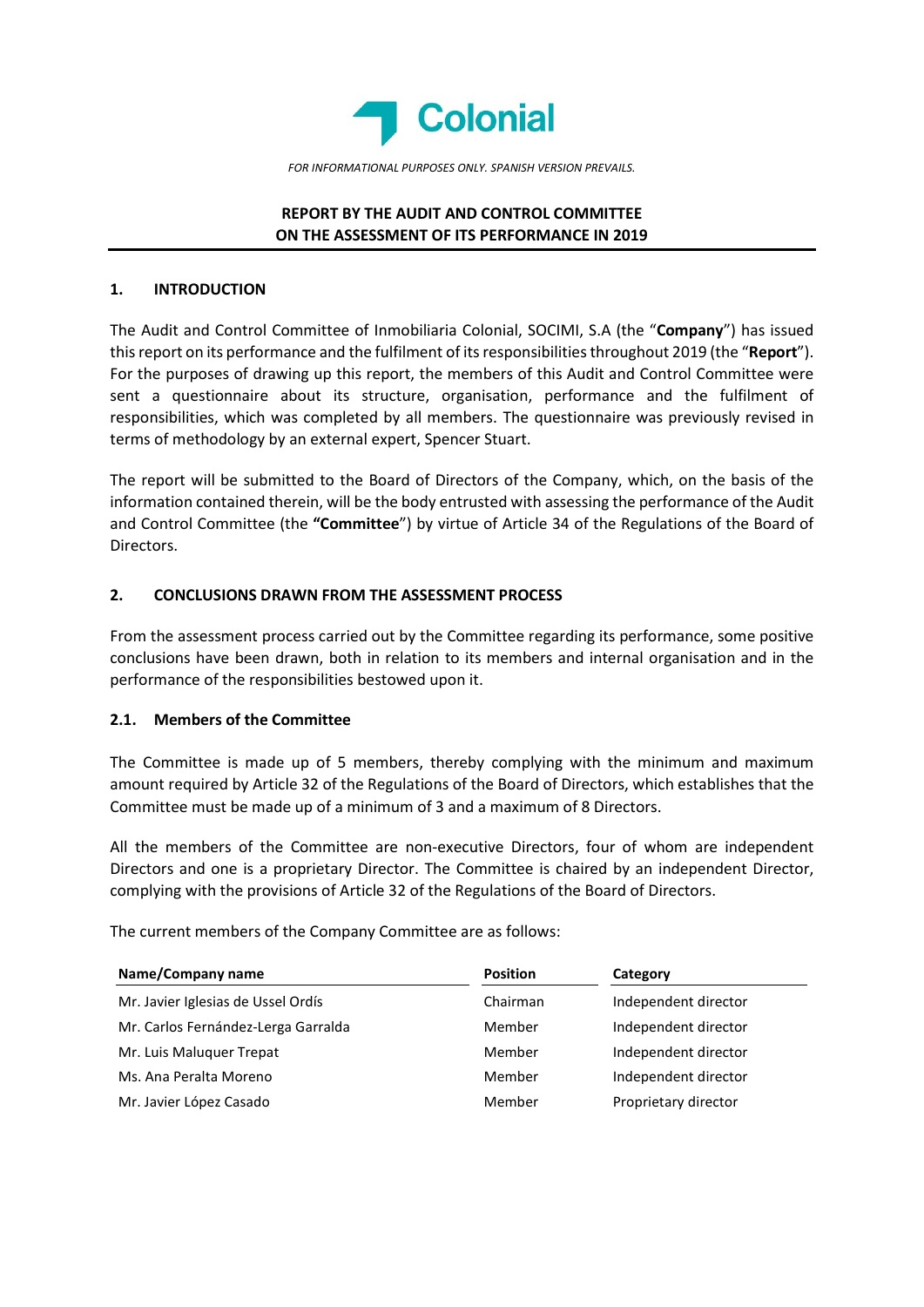

In 2019 the following changes were made to the composition of the Company's Audit and Control Committee:

- Ms. Ana Sainz de Vicuña Bemberg presented her resignation as a Director of the Company, and consequently as a member of the Committee, at the Board meeting held on 24 January 2019, having informed the Chairman of her decision in a letter addressed to him prior to that meeting.
- On the other hand, the Audit and Control Committee appointed Mr. Javier Iglesias de Ussel Ordís as Chairman at its meeting of 24 January, and the Board of Directors appointed Ms. Ana Peralta Moreno and Mr. Javier López Casado as members of the Committee at its meeting of 25 July.

Committee members have the necessary knowledge, skills and experience to discharge their duties. In this regard, the academic and professional profiles of the Directors are available on the Company's corporate website (link).

On the basis of this, it can be concluded that the Committee is duly organised and made up of directors who have the skills and qualifications required for their roles.

### 2.2. Performance of the Committee

In 2019, the Committee met on 9 occasions. The meetings were held on the following dates: 24 January, 19 February, 25 February, 29 April, 24 July, 24 October, 5 November, 20 November and 19 December.

Consequently, the Audit and Control Committee has fulfilled its duty to meet as often as necessary to effectively carry out its functions.

Regarding the preparation and development of the meetings, the Committee Chairman calls them with sufficient notice, and they are regularly attended by the Directors and in cases where, for justified reasons, they cannot attend, they delegate their vote to another Director, including instructions to the representative. In this regard, during the 2019 financial year, all the Committee members have attended, in person or through electronic means, 100% of the meetings.

Additionally, prior to each meeting, the members of the Committee are provided with the information on the agenda, thereby encouraging them to participate actively and to reach informed agreements.

In addition to the Committee members, the head of internal audit attended the meetings convened. Also, where necessary, they have attended as guests, among others: (i) the Committee adviser; (ii) the Managing Director; (iii) the Corporate General Manager; (iv) the Financial Director; (v) the Director of Corporate Development; and (vi) the Deputy Secretary of the Board of Directors. In addition, the audit team of PricewaterhouseCoopers formed by Mr. Josep Solé and Ms. Mireia Oranias.

Lastly, it must be pointed out that the Secretary took minutes of all the meetings held, including how they developed, their contents, discussions and the agreements reached. The Committee minutes are at the disposal of its members and those on the Board of Directors.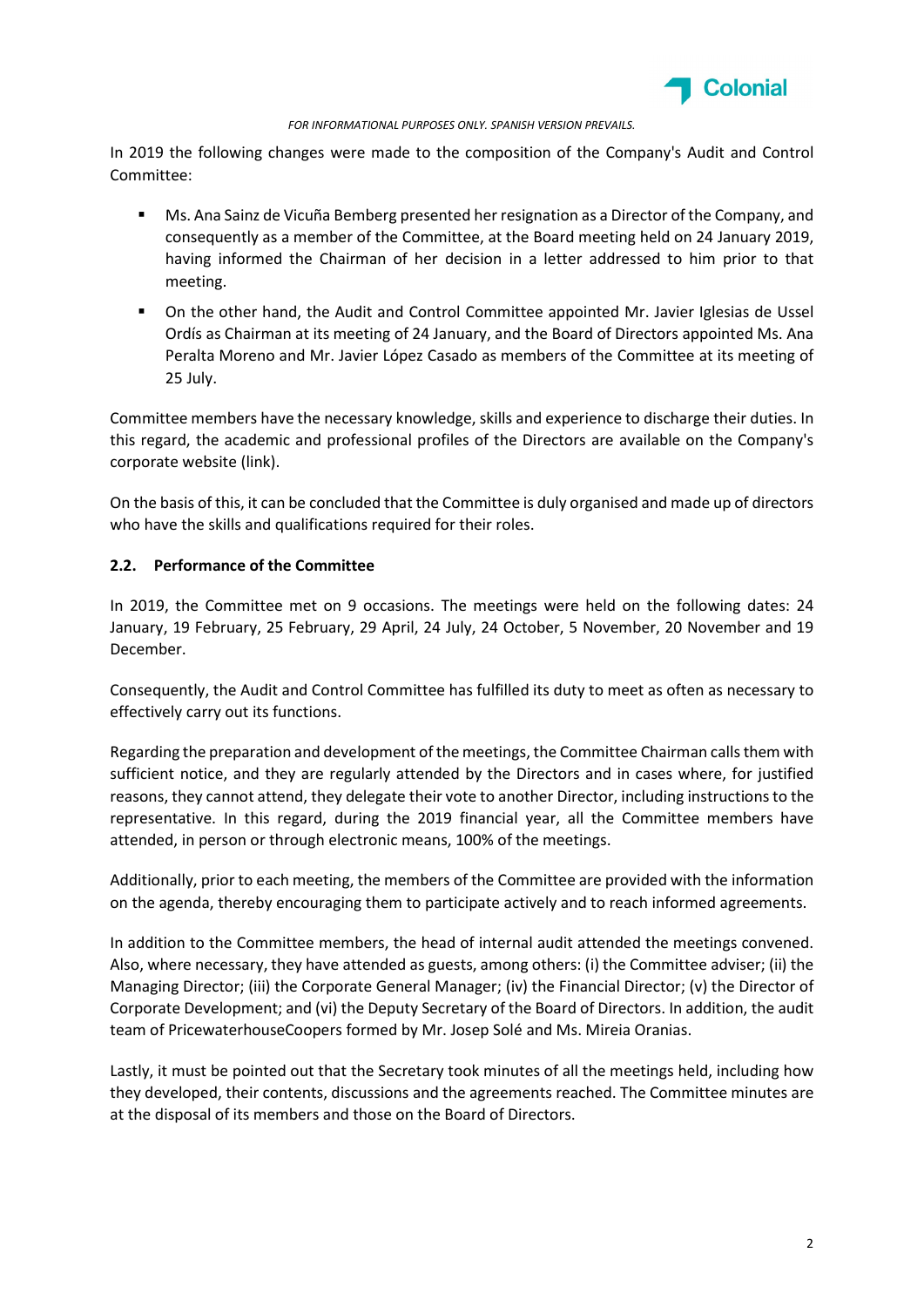

In accordance with the foregoing, it has been concluded that the Committee complies with the Operating Rules established by the Company Bylaws and the Regulations of the Board of Directors, and it is organised correctly and efficiently to perform its duties and for its purposes.

### 2.3. Responsibilities of the Committee

The Committee efficiently fulfils the duties it has been entrusted with in accordance with Article 32 of the Regulations of the Board of Directors.

Likewise, the Committee performed the following functions in the course of 2019:

- Acted as a communications channel between the Board of Directors and the Company's external auditor, assessing the results of each audit.
- Issued a report, prior to the release of the accounts auditing report, in which an opinion is expressed on whether the independence of the accounts auditors or the auditing firms has been compromised.
- Oversaw the effectiveness of the Company's internal control, the internal audit and the risk management systems including those for taxation and discussed with the auditor any significant weaknesses detected in the internal control system during the audit.
- Approved the internal audit plan for the 2019 financial year.
- Approved the re-election of the accounts auditor for the financial year 2020.
- Approved the report on risk management and control policy.
- Monitored corporate social responsibility practices and strategy. Establishment of an internal committee to monitor the corporate social responsibility policy.
- Monitored compliance with the rules of the internal codes of conduct.
- Oversaw the preparation and filing of required financial information.
- Promoted and advanced the culture of compliance with the corporate rules and texts of the Company throughout the organization.
- **Informed about the Annual Corporate Governance Report, which is part of the annual financial** statements, to be submitted to the Board of Directors for their approval.
- Evaluated its own performance within the framework of the self-evaluation of the performance of the Board of Directors and its internal Committees.
- Analysed and reported on the Company's treasury share operations to be submitted to the Board of Directors.
- **Informed the Board of Directors, via its Chairman, of the contents of the Committee meetings.**
- Updated the Company's maps of risks and processes and reviewed and assessed the risk inventory.
- Oversaw the application of the measures agreed within the framework of the action plan to improve the Company's cybersecurity.
- **Submitted a favourable report to the Board of Directors on the merger of wholly-owned** Company investees.